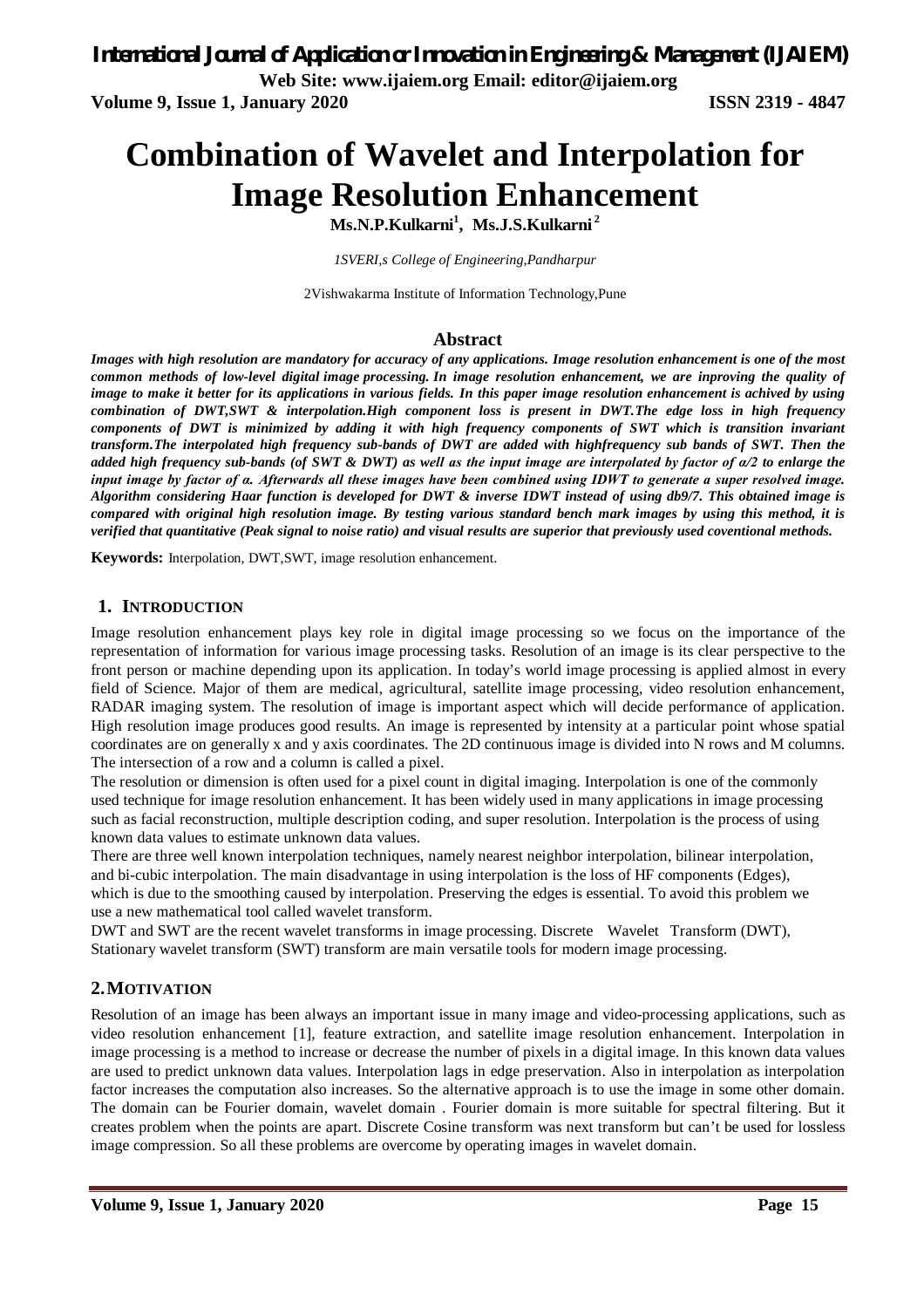### *International Journal of Application or Innovation in Engineering & Management (IJAIEM)* **Web Site: [www.ijaiem.org](http://www.ijaiem.org) Email: [editor@ijaiem.org](mailto:editor@ijaiem.org)**

### **Volume 9, Issue 1, January 2020 ISSN 2319 - 4847**

Discrete wavelet transform (DWT) is one of the latest [11] wavelet transform. It is simple mathematical tool for signal processing. DWT composes filter bank (High pass filter& low pass filter).DWT decomposes image into four sub bands. Image resolution enhancement in the wavelet domain is a relatively new research topic and recently many new algorithms have been proposed [2]–[5]. Another recent wavelet transform which has been used in several image processing applications is stationary wavelet transform (SWT) [7].In short, SWT is similar to DWT but it does not use down-sampling, hence the sub-bands will have the same size as the input image. The SWT is an inherently redundant scheme as the output of each level of SWT contains the same number of samples as the input. So for a decomposition of N levels there is a redundancy of N in the wavelet coefficients[9]. Translation invariance property of DWT [11]is overcome in SWT[12].

In this work, we are proposing an image resolution enhancement technique which removes drawbacks of interpolation & DWT & generates sharper high resolution image. The proposed technique uses DWT to decompose a low resolution image into different sub-bands, LL, LH, HL & HH. Then the three high frequency sub-band images(LH, HL & HH) have been interpolated by enlargement factor of 2 using bi-cubic interpolation. The high frequency sub-bands obtained by SWT of the input image are being incremented into the interpolated high frequency sub-bands of DWT. Also, the input image is interpolated separately. Finally, corrected interpolated high frequency sub-bands and interpolated input image are combined by using inverse DWT (IDWT) to achieve a high resolution output image[13]. The proposed technique is compared with conventional and state-of-art image resolution enhancement techniques. The conventional techniques used are the following:

1)Interpolation techniques:

- a) Nearest neighbor,
- b) Bilinear interpolation and
- c) Bi-cubic interpolation[2]
- 2) New Edge Directed Interpolation[6]
- 3) Wavelet Zero padding[8]
- 4) Complex wavelet transform[3]

5) Discrete wavelet Transform[11]

6) Regularity Preserving image interpolation[5]

If we compare the results of all these methods  $\&$  proposed technique the results are better. If we compare visual  $\&$ qualitative results of proposed technique with previous techniques then proposed technique gives better results than these all techniques

#### **3. PROPOSED METHOD**

#### **3.1 Block Diagram**

To overcome the edge & high frequency losses in above techniques, we propose a new resolution enhancement technique which combines DWT , SWT & interpolation.

The fig1 shows block diagram of the proposed technique. The main blocks present in these method are

- i) Original high Resolution image
- ii) Down-sampled Low Resolution image.(Down-sampled by using 2 times dwt using Haar transform)
- iii) Discrete wavelet transform
- iv) Stationary wavelet transform
- v) Interpolation of added sub-bands & input image
- vi) Inverse DWT.
- vii) High resolution image.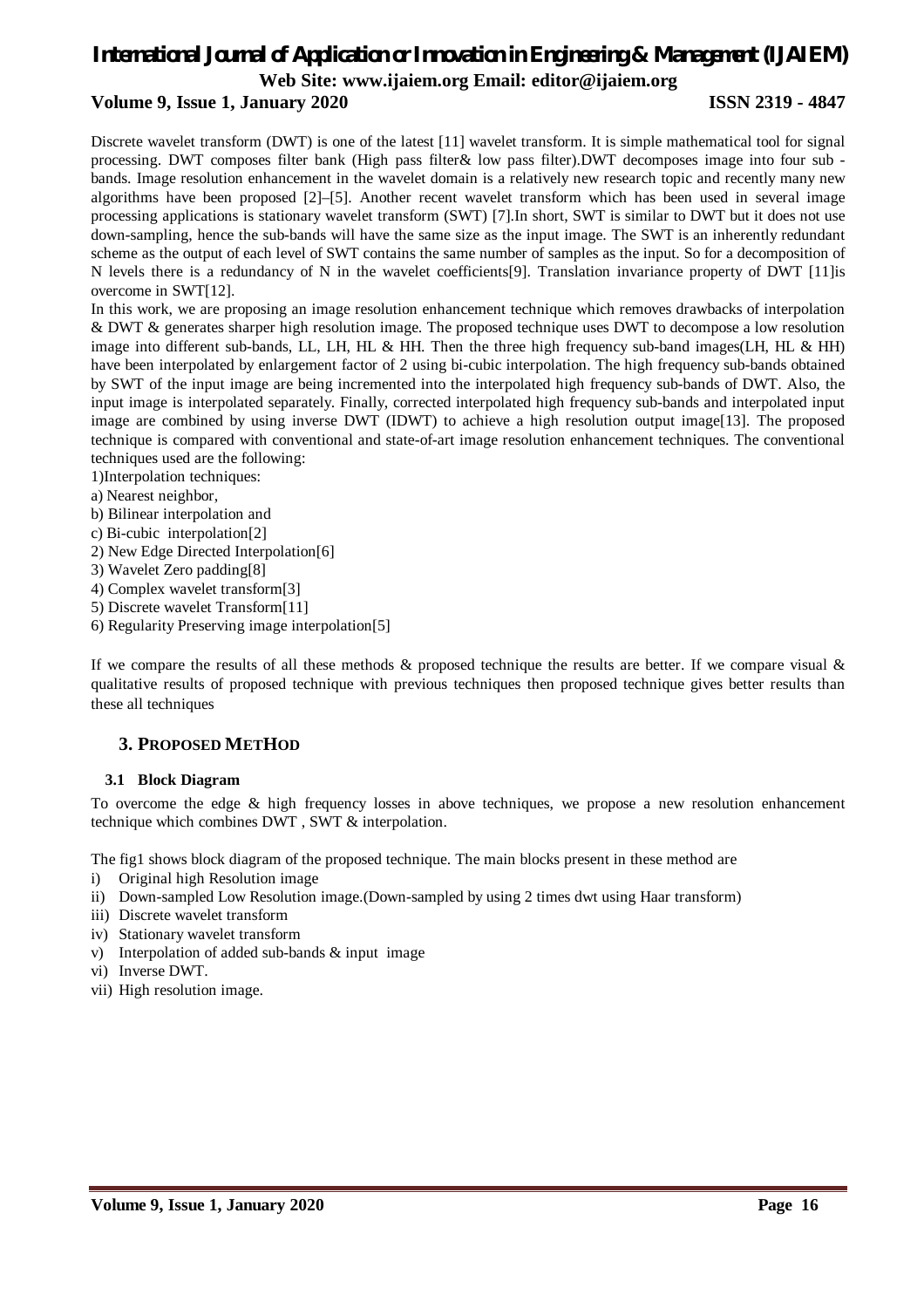## *International Journal of Application or Innovation in Engineering & Management (IJAIEM)* **Web Site: [www.ijaiem.org](http://www.ijaiem.org) Email: [editor@ijaiem.org](mailto:editor@ijaiem.org)**

**Volume 9, Issue 1, January 2020 ISSN 2319 - 4847**



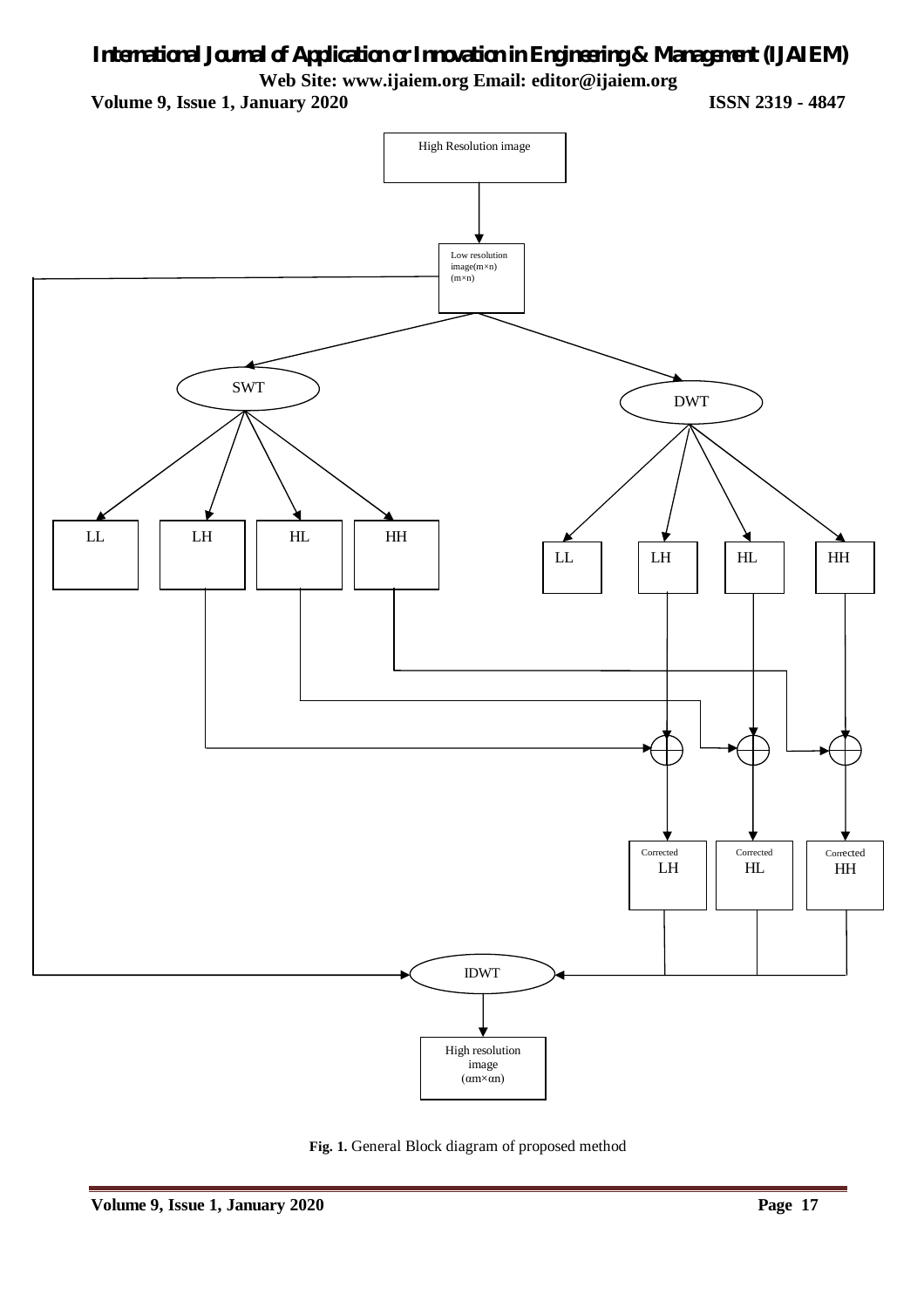## *International Journal of Application or Innovation in Engineering & Management (IJAIEM)*

**Web Site: [www.ijaiem.org](http://www.ijaiem.org) Email: [editor@ijaiem.org](mailto:editor@ijaiem.org)**

### **Volume 9, Issue 1, January 2020 ISSN 2319 - 4847**

#### **3.1 Methodology**

In the proposed technique first high resolution image is taken. Low resolution image is obtained by Down-sampling original high resolution using2Ddwt using Haar transform. In this correspondence, one level 2D DWT (with Haar as wavelet function) is used to decompose an input image into different sub-band images.[10] Three high frequency sub-bands (LH, HL, and HH)contain the high frequency components of the input image. In the proposed technique bi-cubic interpolation with enlargement factor of 2 is applied to high frequency subband images. Down sampling in each of the DWT sub-bands causes information loss in the respective sub-bands. So SWT is employed to minimize this loss.

The interpolated high frequency sub-bands of DWT and the SWT high frequency sub-bands have the same size which means they can be added with each other. These bands are added. These new corrected high frequency subbands are interpolated further for higher enlargement by factor of  $\alpha/2$ . Also we know that in the wavelet domain, the low resolution image is obtained by low pass filtering of the high resolution image. Means low resolution i/p image is low frequency component of high resolution  $\alpha$ /p image. Therefore instead of using low frequency sub-band, which contains less infornmation than the original high resolution image, Hassan Demirel and G. Anbarjafari [12] using the input image for the interpolation of low frequency sub-band image. Using input image instead of low frequency sub-bands increases the quallity of super resolved image. Fig.1 illustrates the block diagram.

By interpolating input image by  $\alpha/2$  and corrected high frequency sub-bands by  $\alpha/2$ , and then by applying IDWT, as in Fig. 1, illustrated the output image will containsharp edges than the interpolated image obtained by interpolation of the input image directly. The o/p image is enhanced by factor of  $\alpha$ . This is due to the fact that he interpolation of isolated high frequency components in high frequency sub –bands and using the corrections obtained by adding high frequency sub-bands of SWT of the input iamge. It will preserve more high frequency components after the interpolation than the Super resolved images are characterized by the high frequency content of those images.High frequency components specify the edges & minute details spread all over the image. We have used components of DWT and SWT to preserve high frequency components.

#### **3.2 Algorithm for DWT using Haar Transform.**

In this paper algorithm for single level 2D DWT is developed using Haar transform. In DWT decomposition the decomposition is done row by row and then column by column. For instance, here is the procedure for an N x M image. Then filter each row and down-sample to obtain two N x  $(M/2)$  images, they are L and H images. The formulae used to do find H and L is given below. In traditional methods Daubechies 9/7 filters are used.[12].Instead of that here new algorithm is proposed using Haar transform which gives superiority in visual & calculative results.(Peak Signal to Noise Ratio)

$$
H= odd-even = F1 ;
$$
\n
$$
L= even + round (F1 / 2);
$$
\n(1)\n  
\nThen filter each column and subsample the filter output to obtain four (N/2) x (M/2) images, by using the Eq.(2)\n
$$
LH= odd - even = F2 ;
$$
\n
$$
LL= even + round (F2 / 2);
$$
\n
$$
HH= odd - even = F3 ;
$$
\n(2)\n
$$
LH= even + round (F3 / 2);
$$
\n(3)



**Fig. 2.** Decomposition using 2D Level DWT

#### **3.3 Stationary Wavelet Transform (SWT).**

The Discrete Wavelet Transform is not a time- invariant transform. The way to restore the translation invariance is to average some slightly different DWT, called decimated DWT, to define the stationary wavelet transform (SWT).The Stationary wavelet transform (SWT) is a wavelet transform algorithm designed to overcome the lack of translationinvariance of the discrete wavelet transform (DWT). Translation-invariance is achieved by removing the down samplers and up samplers in the DWT and up sampling the filter coefficients. The SWT is an inherently redundant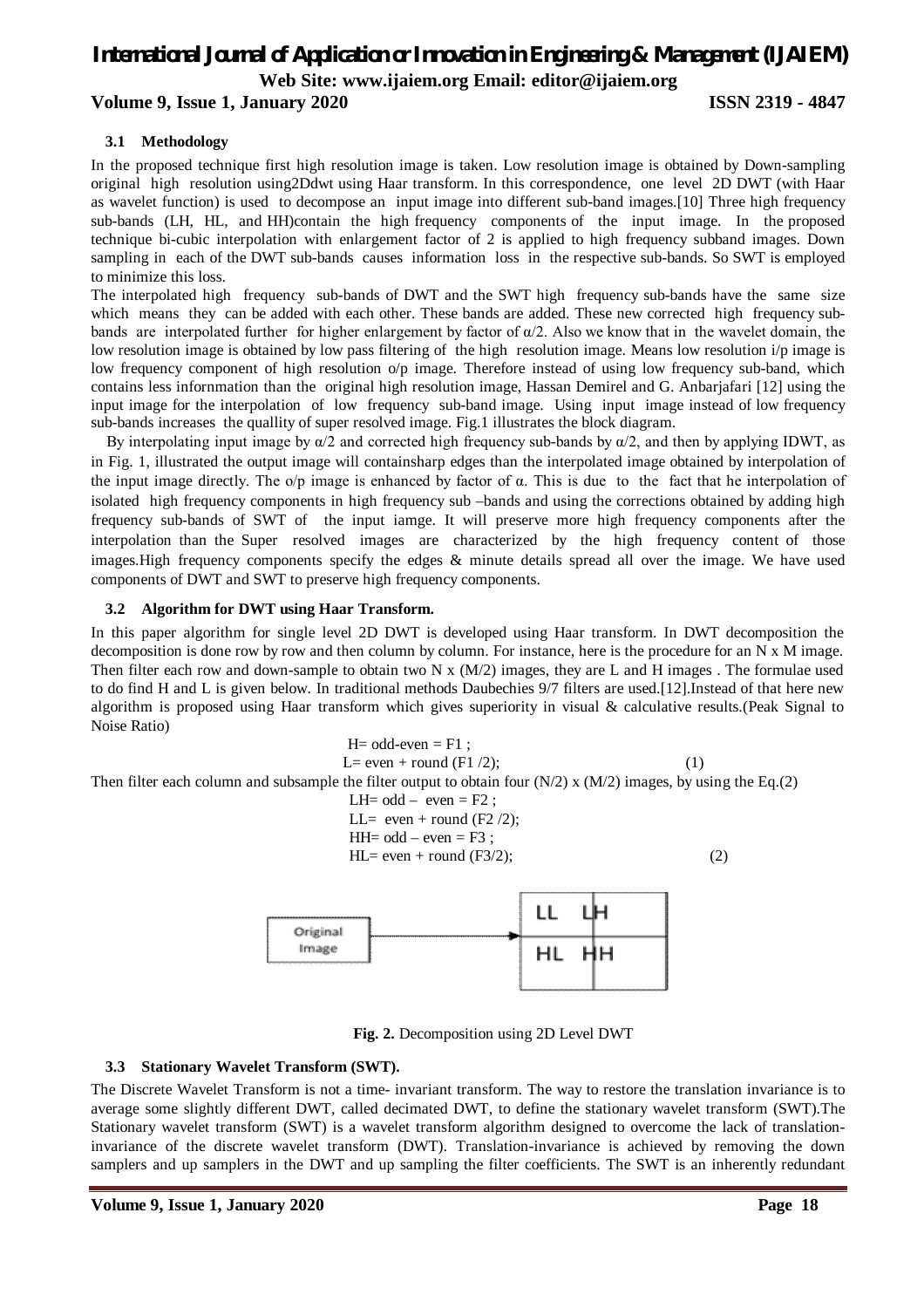### *International Journal of Application or Innovation in Engineering & Management (IJAIEM)* **Web Site: [www.ijaiem.org](http://www.ijaiem.org) Email: [editor@ijaiem.org](mailto:editor@ijaiem.org) Volume 9, Issue 1, January 2020 ISSN 2319 - 4847**

scheme as the output of each level of SWT contains the same number of samples as the input, so for a decomposition of



N levels there is a redundancy of N in the wavelet coefficients.

#### **4. RESULTS & DISCUSSIONS**

Proposed method has been tested with standard set of test images (Lena, Elaine ,baboon & pepper,). The high resolution standard bench mark input images(size  $512\times512$ ) are taken. The high resolution i/p images are downsampled to  $128 \times 128$  & low resolution image is obtained. This low resolution image is enhanced to  $512x512$  by proposed method. The quantitative (Peak signal to noise ratio) and visual results are superior over the conventional image resolution enhancement techniques.

The original high resolution image is used as ground truth image to calculate Peak signal to noise ratio. The algorithm is applied on different images. But due to lack of space few are shown in Fig.3 The algorithm using Haar transform[10] is used for down sampling of image from  $512x512$  to  $128 \times 128$ .

The performance is calculated by calculating Peak Signal to Noise ratio (PSNR) as given in equation (3).PSNR is performance measure for image quality.

$$
PSNR = 10 \log_{10} \{ (255 \times 255)/MSE \}
$$
  
MSE - Mean Square error is calculated as (3)

$$
MSE = \sum_{i=1}^{x} \sum_{j=1}^{y} \frac{(|A_{ij} - B_{ij}|)^2}{x \cdot v}
$$
(4)

Fig.3 shows the results obtained with images of Lena, Elaine, Baboon pepper, Low resolution image along with high resolution images obtained by proposed technique is shown. Table-I shows that the proposed method works better than any prior methods. Edges and other minute details are more enhanced in proposed method. Close observation of figure.3 reveals that in proposed method high frequency content of image are better preserved.

**Table 1:-** PSNR values (DB) for images enhanced from  $128 \times 128$  to  $512 \times 512$  ( $\alpha=4$ )

| Method                                               | Lena  | Elaine | <b>Baboon</b>               | Pepper        |
|------------------------------------------------------|-------|--------|-----------------------------|---------------|
| <b>Bilinear</b>                                      | 26.34 | 25.38  | 20.51<br>20. <sub>2</sub> 1 | 2516<br>29.IU |
| $\lceil$ -cubic $\lceil$ <sup>2</sup><br>D.<br>o 1-′ | 26.86 | 28.93  | 20.61                       | 25.66         |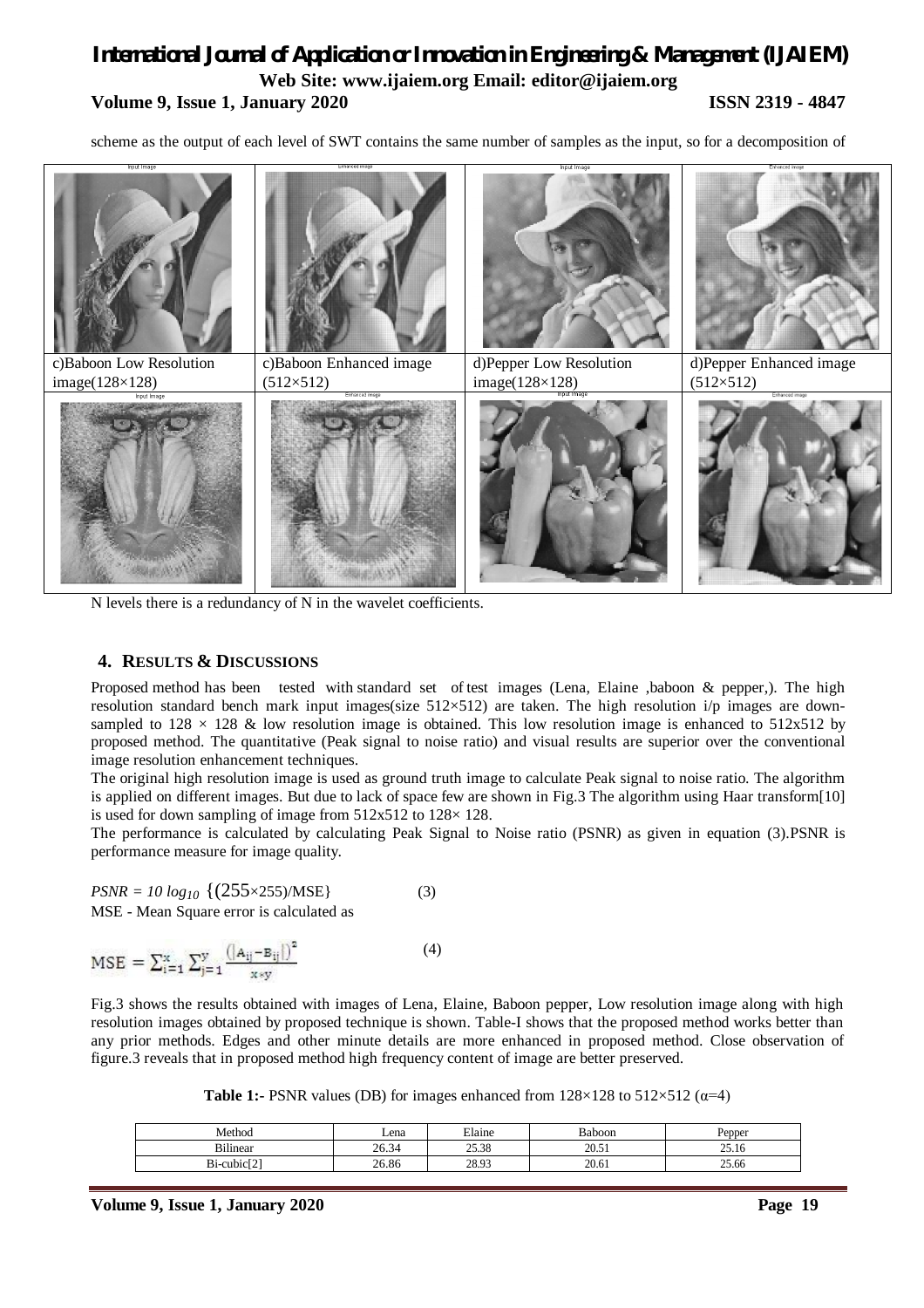### *International Journal of Application or Innovation in Engineering & Management (IJAIEM)* **Web Site: [www.ijaiem.org](http://www.ijaiem.org) Email: [editor@ijaiem.org](mailto:editor@ijaiem.org)**

**Volume 9, Issue 1, January 2020 ISSN 2319 - 4847**

| WZP(db9/7)         | 28.84 | 30.44 | 21.47 | 29.57 |
|--------------------|-------|-------|-------|-------|
| DWT[11]            | 34.79 | 32.73 | 23.29 | 32.19 |
| CWT[3              | 33.74 | 33.05 | 23.12 | 33.01 |
| SWT&DWT(db9/7)[12] | 34.82 | 35.01 | 23.87 | 33.06 |
| Proposed method    | 35.53 | 36.65 | 34.42 | 35.53 |

### **5. CONCLUSION**

From above TABLE 1 & visual results in fig. 3, it is clear that the application of this method is successful for resolution enhancement. PSNR of the images Lena, Elaine, baboon pepper by using conventional methods ( bi-linear, bi-cubic, nearest neighbor interpolation, DWT ) and proposed method are listed in table I. Table shows proposed method's superiority over conventional methods . We have proposed new algorithm for decomposition of DWT. Instead of using db9/7 filter for DWT2 the LL, LH, HL &HH are calculated by using Eq.(1) &Eq.(2).We corrected the HF components of DWT.

#### **References**

- [1.] H. Demirel, G. Anbarjafari, and S. Izadpanahi, "Improved motion-based localized super resolution technique using discrete wavelet transform for low resolution video enhancement," in Proc. 17th Eur. Signal Process. Conf., Glasgow, Scotland, Aug. 2009, pp. 1097–1101.
- [2.] Robert G. Keys," cubic convolution interpolation for digital image processing", IEEE transactions on acoustics, speech and signal processing, vol-29, no.6, December 1981
- [3.] H.Demirel and G. Anbarjafari, "Satellite image resolution enhancement using complex wavelet transform," IEEE Geo- science and Remote Sensing Letter , vol. 7, no. 1, pp. 123–126, Jan. 2010.
- [4.] C. B. Atkins, C. A. Bouman, and J. P. Allebach, "Optimal image scaling using pixel classification," in Proc. Int. Conf. Image Process Oct. 7–10, 2001, vol. 3, pp. 864–867.
- [5.] W. K. Carey, D. B. Chuang, and S. S. Hemami, "Regularity-preserving image interpolation," IEEE Trans. Image Process. , vol. 8, no. 9, pp.1295–1297, Sep. 1999
- [6.] X. Li and M T. Orchard, "New edge-directed interpolation," IEEE Trans. Image Process. , vol. 10, , pp. 1521– 1527, Oct. 2001.
- [7.] K. Kinebuchi, D. D. Muresan, and R. G. Baraniuk, "Wavelet-based statistical signal processing using hidden Markov models," in Proc. Int. Conf. Acoustics., Speech Signal Process., 2001, vol.3, pp. 7–11.
- [8.] S. Zhao, H. Han, and S. Peng, "Wavelet domain HMT-based image super resolution," in Proc. IEEE Int. Conf. Image Process. , Sep. 2003,vol. 2, pp. 933–936.
- [9.] A. Temizel and T. Vlachos, "Wavelet domain image resolution enhancement using cycle-spinning," Electron. Letter . , vol. 41, no. 3, pp 119–121, Feb. 3, 2005.
- [10.]P. Phanindra, J. Chinna Babu, V. Usha Shree, VLSI Implementation of Medical Image Fusion Using Haar Transform , International Journal of Scientific & Enginee ring Research, Volume 4, Issue 9 , September - 2013,ISSN 2229 -5518
- [11.]G. Anbarjafari and H. Demirel, "Image super resolution based on interpolation of wavelet domain high frequency sub-bands and the spatial domain input image," ETRI J., vol. 32, no. 3, pp. 390–394,Jun. 2010.
- [12.]Demirel, H. and G. Anbarjafari, IMAGE Resolution Enhancement by Using Discrete and Stationary Wavelet Decomposition. Image Processing, IEEE Transactions on, 2011.20(5).
- [13.]Y. Piao, I. Shin, and H. W. Park, "Image resolution enhancement using inter-sub-band correlation in wavelet domain," in Proc. Int. Conf. Image Process., 2007, vol. 1, pp. I-445–448

#### **AUTHOR**



Ms.Neeta Kulkarni received the B.E. and M.E. degrees in Electronics & Telecommunication Engineering from SVERIs College of Engineering, Pandharpur.Currenly she is working as an Asst. Professor in SVERIs College of Engineering, Pandharpur. Her research areas are Optical fiber sensors, image processing,satellite communication,Wireless antennas for satellite applications.She is having 10 paper publications in International Journals/ Conferences.



Ms.Jayshri Kulkarni is pursuing her Ph.D in Microwave and Antennas from Thiagarajar College of Engineering (Anna University). She received Master's degree in Engineering with the specialization in Microwave Engineering from PICT College of Engineering in 2011 and Bachelor's Degree in E&TC from Shivaji University in 2005. She is currently working as a Professor at the Department of Electronics and Telecommunication Engineering and holding a position as Assistant Professor at Vishwakarma Institute of Information Technology, Pune, India. Her main research interest is in